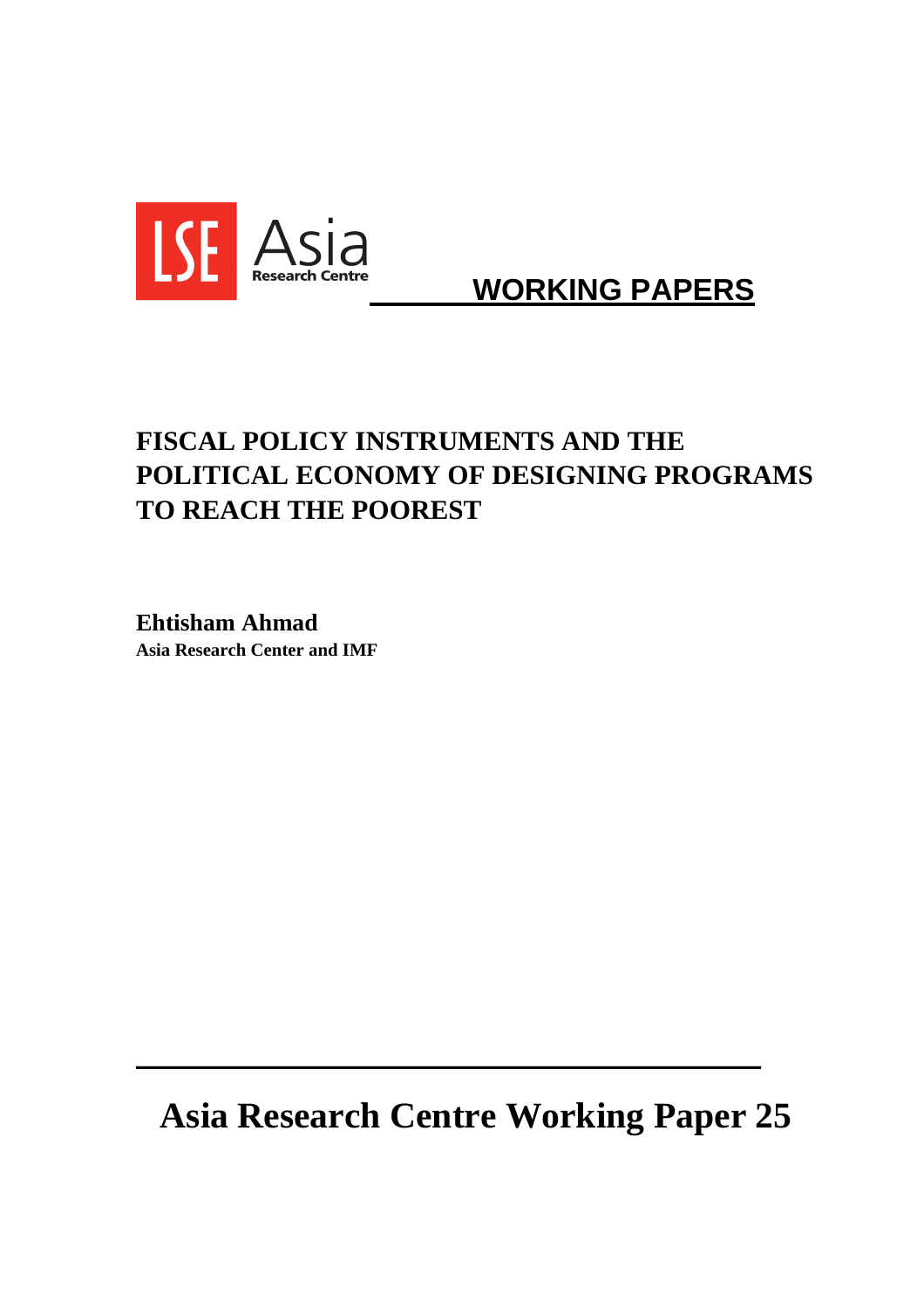# **FISCAL POLICY INSTRUMENTS AND THE POLITICAL ECONOMY OF DESIGNING PROGRAMS TO REACH THE POOREST**

Written by: Ehtisham Ahmad<sup>1</sup>

Ehtisham Ahmad is Senior Advisor at the IMF and Associate Fellow of the Asia Research Center (ARC), at the London School of Economics. Dr. Ahmad has held senior positions over the past two decades in the International Monetary Fund (Senior Advisor, Office of Executive Directors; Advisor and Division Chief, Fiscal Affairs Department); and was also a member of the core team for the World Bank's 1990 World Development Report on Poverty. He has also been Special Advisor to the Finance Minister of Saudi Arabia; as well as Director of the Development Economics Research Program, STCERD, LSE in the late 1980s, and Deputy Director of the Development Economics Research Center at the University of Warwick (to 1986). He has written extensively on public economics and federalism--his books include, inter alia: "Theory and Practice of Taxation", (with Nicholas Stern), "Social Security in Developing Countries," (with Jean Dreze, John Hills and Amartya Sen), and more recently "Handbook of Fiscal Federalism" and "Does Decentralization enhance Service Delivery and Poverty Reduction" (with Giorgio Brosio).

Copyright © Ehtisham Ahmad 2009

Email: eahmad@imf.org

-

All rights reserved. Apart from any fair dealing for the purpose of research or private study, or criticism or review, no part of this publication may be reproduced, stored in a retrieval system or transmitted in any form or by any means without the prior permission by the publisher or author.

For further information, please contact Asia Research Centre (ARC) London School of Economics & Political Science Houghton Street London WC2A 2AE www.lse.ac.uk/collections/asiaResearchCentre

<sup>&</sup>lt;sup>1</sup> Forthcoming in Ehtisham Ahmad and Giorgio Brosio (eds), *Does decentralization enhance service delivery and poverty reduction?* Edward Elgar (forthcoming). Earlier versions were presented at a conference in Beijing in October 2007, on "Reaching the Poorest," organized by the Chinese Leading Group on Poverty Reduction of the State Council and the International Food Policy Research Institute. The views expressed are personal and do not necessarily reflect those of the IMF. Helpful discussion with Giorgio Brosio, Mercedes García-Escribano, Stuti Khemani, Jean-Phillipe Platteau, Ugo Panizza and Joachim von Braun are acknowledged.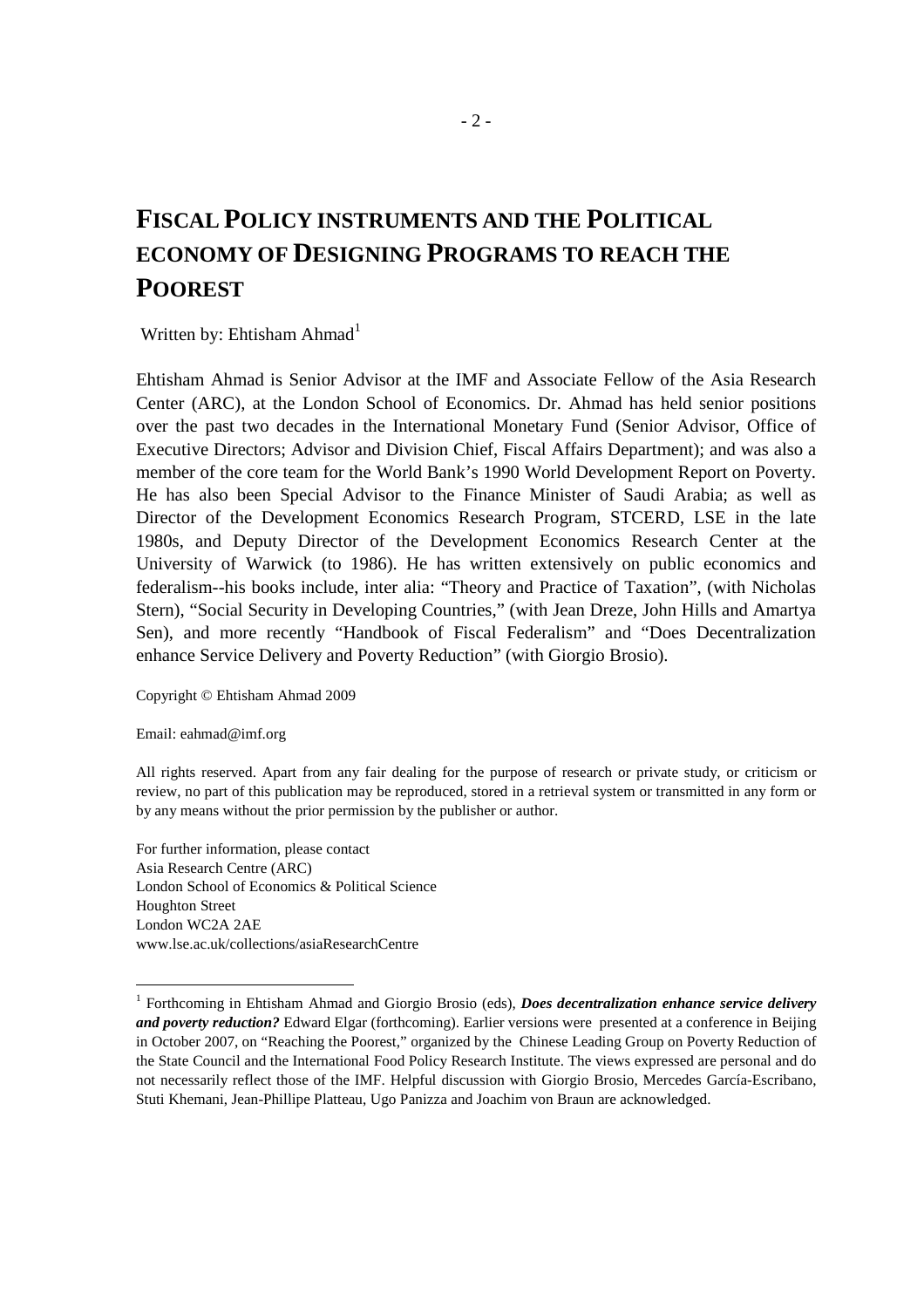#### **A. The Context**

Reaching the poorest and hungry groups of the population, including those who might be left out of the Millennium Development Goals (MDGs) involves policy makers at the central and local levels of government. While there has been considerable focus on appropriate targeting mechanisms to reach the poor (see e.g., World Bank 1990, Besley and Kanbur, 1993), attention as to which level of government should be involved, as well as the interactions between levels of government in reaching the poor, is more recent (see von Braun and Grote, 2002, Bardhan and Mookherjee, 2000 and a survey by Birner, 2007).

From the policy perspective, it is important to examine the instruments available at each level of government in order to meet the needs of the poorest. If the responsibility for these groups is seen primarily as that of the central government, then direct federal/central government programs, effectively targeted but building on local information come into focus. If the primary responsibility is local, the policy focus shifts to own-source revenues for financing the expenditures and for greater local accountability, together with a modicum of equalization transfers so that all local governments have similar capacities to provide for the poorest.

Designing central programs to reach the poorest may be difficult without local information. This is because the central government, particularly in large countries such as Mexico and China, lacks the ability to precisely define marginal groups or households that may not benefit from more general growth and prosperity. Yet local officials may not share the objectives of the center—and may prefer to divert central funds to meet objectives that are of higher value to them. This policy dilemma illustrates difficulties with "overlapping" responsibilities between different levels of government and in designing effective special purpose programs, financed by the center and implemented by local governments.

The constraints in designing effective centrally determined special purpose programs in developing countries are legendary. To some extent these are similar to the problems in designing foreign assistance strategies that effectively reach the poorest target groups in the recipient countries—country elites may not share the altruistic objectives of donors. The issue is to design policies that build on local information, yet minimize the incentives at the local level to divert resources from the target groups. Similar issues arise in the context of foreign assistance designed to reach the poorest groups of the population, such as under the program of the Heavily Indebted Poor Country (HIPC) program.

Local governments with the most limited resources and tax bases may also have the greatest requirements for supporting the poorest groups and individuals. Thus, providing for these groups in the poorer localities may require assistance from the center. However, the center may also have concerns for the poorer groups living in the relatively well-to-do localities.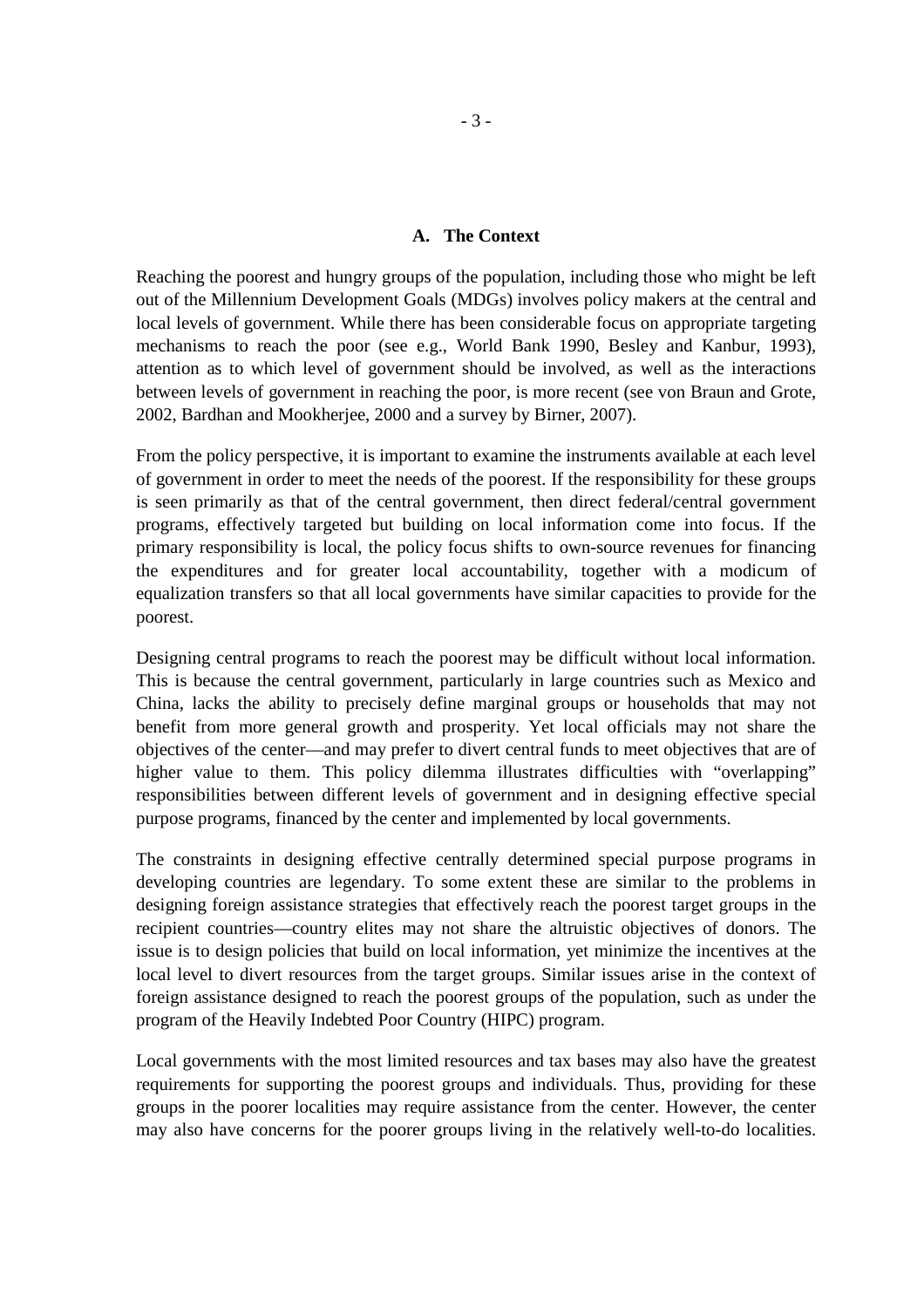Urban poverty, including in the richer areas, is becoming an increasing problem—in addition to the typical rural poor. Reaching these groups may not be easy, and could generate moral hazard difficulties as local officials may wish to minimize their financing of such activities and shift the burden to the center. A continuation of pockets of extreme poverty in the richer localities tends to reflect divergences of preferences between the center and local officials local politicians and officials may not be particularly interested in such groups—often the indigent without family support mechanisms that may not have a significant political voice.

Relatively incomplete information is available to the center on the poor and hungry without family support, as well as the budgetary operations at the subnational levels. This generates incentives for sub-national governments to divert central funds allocated for the poorest.

This paper examines the fiscal instruments available to different levels of government and their interactions to enhance the effectiveness of public policies for the poorest and hungry groups. Addressing the leakages associated with central funding and local implementation is based on the design of the programs incorporating competition for resources—both across jurisdictions and over time. This also involves moving budget processes towards greater orientation to results—together with mechanisms for intertemporal feedback in the allocation of resources in the future.

# **B. Insights from successful programs to reach the poorest: Some examples from China and Mexico**

Depending on the circumstances, either centralized or decentralized approaches may be adopted to address the needs of the poorest.<sup>2</sup> The options are highlighted by the experiences of two large countries—Mexico and China. Mexico has a successful central program to reach the poorest, whereas China has relied on an effective local program. Despite the successes of both programs, there are continuing challenges and difficulties in both cases. There may well be a convergence of solutions in the future—with a more significant role for the center in China, and for state and local governments in Mexico.

Mexico, which is a federal state, has effectively built a safety net on the basis of a central program—the *Progresa/Opportunidades*, a conditional cash transfer program that was created in 1997. The targeting has worked effectively (see Levy and Rodriguez 2004, Coady and Parker, 2002). However, the *Progresa/Opportunidades* model has been difficult to replicate, even in smaller countries, as administrative overheads are substantive. Also in

-

 $2$  Note that this paper does not provide a treatise on decentralization per se. Readers may consult Ahmad and Brosio (2006) for a review of the more recent literature in this area. The paper does not attempt a survey of targeted programs either, but uses selective illustrations to examine differing approaches to meeting the needs of the poorest groups in society.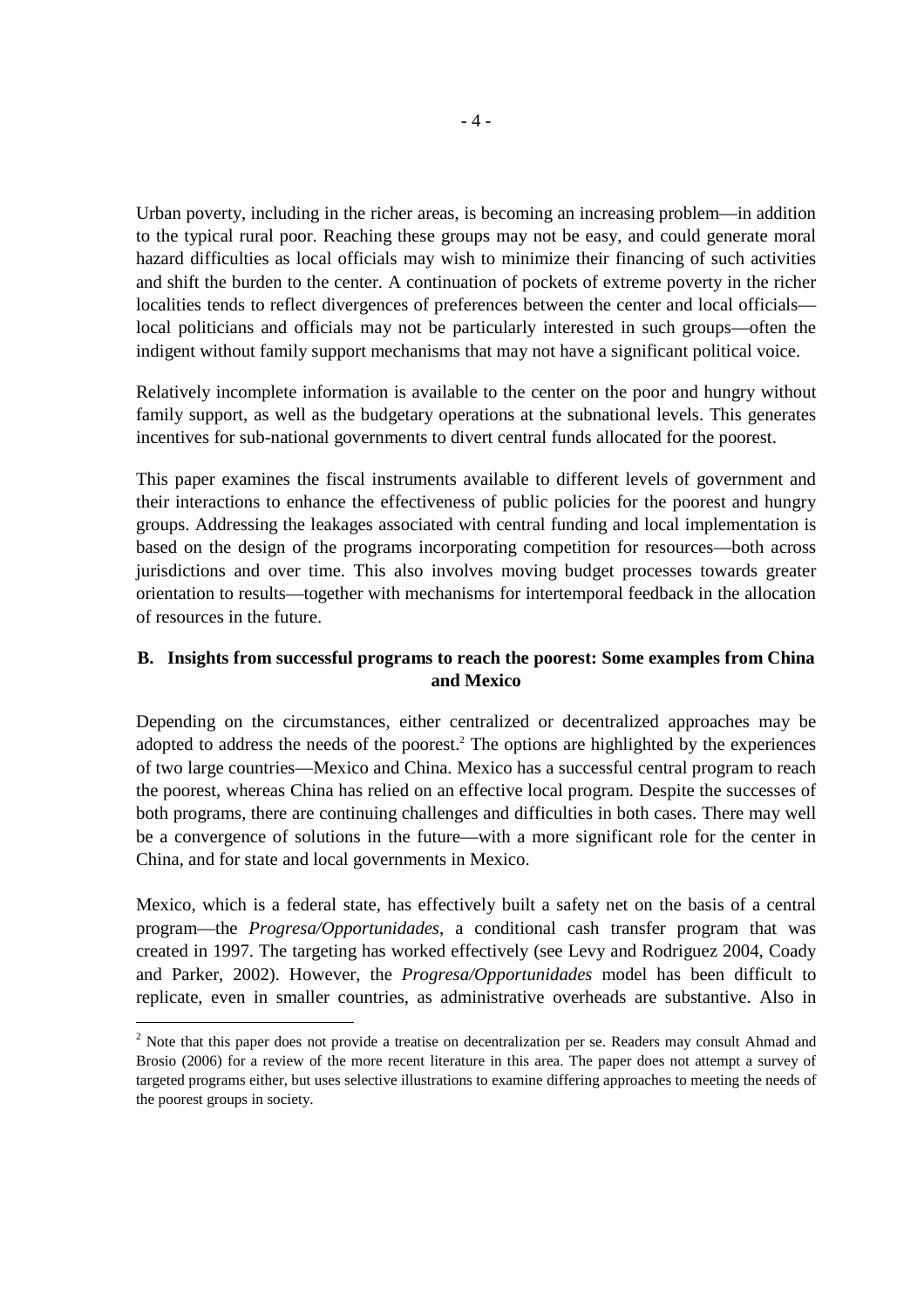Mexico, success has been somewhat of a handicap and successive governments have added new objectives and responsibilities that make the program unwieldy and distortive. The question is whether the program with its increased remit can continue to target effectively in Mexico, and replicated elsewhere in Latin America.

In China, a unitary state, programs such as *wu bao* (see below) were used in the past to provide support for the poorest groups in rural areas. Such programs were predicated on locally generated information and management. With increasing inequality in China since the economic reforms of the 1990s, and dispersion in local government revenues, the issue now is whether local governments have the incentives and resources to continue to effectively provide support to the poorest groups.

Each type of program faces challenges and difficulties as described below.

### **Centralized provision**

As mentioned, a central government might wish to carry out the social assistance program itself, with or without local identification of recipients. Given the success of *Opportunidades/ Progressa,* Mexican administrations have tried to use it as a compensation mechanism for different adjustment policies over time, and the remit and coverage of the program has increased significantly. At end-2005, *Opportunidades* covered 24 million individuals (5 million households)—roughly a quarter of the total population or 70 percent of the rural population (Levy 2006). In contrast, the Chinese programs were more tightly targeted, with the numbers of people receiving social relief in the early 1990s (including both the *wu bao*  and the more extensive poor households support, *pinkun hu*) were around 6 percent of the rural population.

Another federal program in Mexico, the *Seguro Popular*, has also been designed to provide direct support for health care for the uninsured population. It has been criticized on the grounds that it, together with an expanding *Opportunidades* program, encourages an expansion of the informal sector (Levy, 2006) and poses a constraint to the orderly development of formal sector activity. This has a disincentive effect on labor markets and also limits the growth of tax revenues. Thus, these programs may perversely perpetuate the problems that a safety net should solve.

The issue of overlapping responsibilities also creates difficulties in Mexican intergovernmental finances. Whereas the *Opportunidades* program has been effective in meeting its initial objectives, it is seen as encroaching on a typical area of local responsibility. Indeed, given the presence of significant federal earmarked transfers for basic education and health care, states and local governments have begun to treat these areas as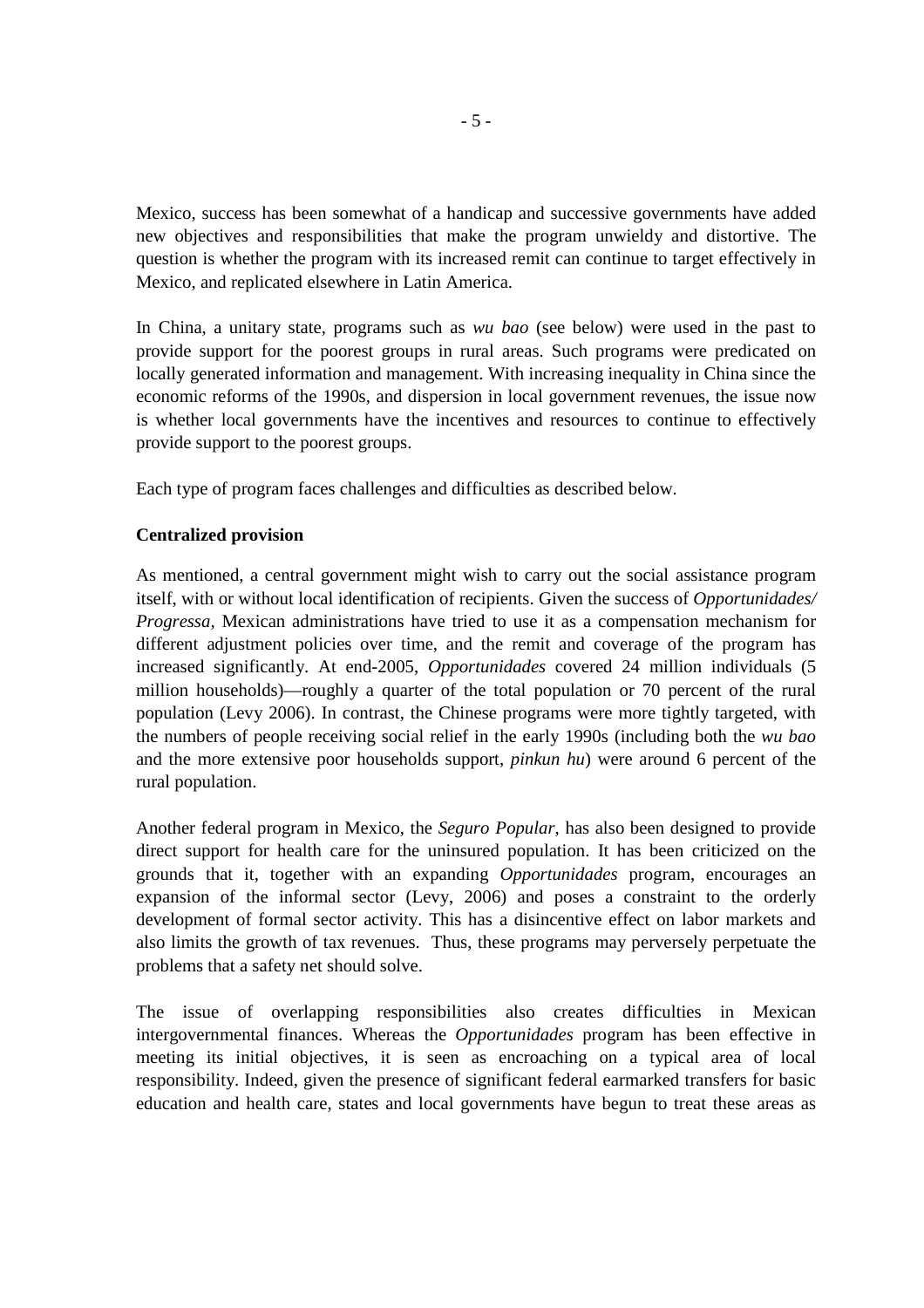effectively the responsibility of the federal government—despite a decade long effort at decentralization.

It has proved difficult to replicate *Opportunidades* elsewhere in Latin America. Attempts were made, for instance, in the *Red Solidaridad* in El Salvador, and *Tekoporã* in Paraguay these are small and homogeneous countries relative to Mexico (see Veras Soares and Britto, 2007). The centrally designed programs in these countries have involved significant administrative costs in establishing eligibility of beneficiaries and effective management. Attempts to involve local governments in the programs have not been particularly successful, as the political benefits are thought to accrue to the "central governments", whereas the political costs are expected to be borne by the localities.

In general, direct provision by the center could be achieved with relatively broad targeting albeit at a fiscal cost, leakages to the less poor. It may be more efficient to design mechanisms that better utilize the information available to local governments (including at the community level), but with the center equalizing the capacity of the relevant level of governments to undertake the projects. But would the local governments have the appropriate incentives to do so?

### **Local provision**

A good example of local identification and provision for the poorest is from rural China. Since the establishment of the Peoples Republic, a key element in reaching the poorest was the mechanism known as *wu bao,* or five guarantees. It related to a minimum provision of food, health care, shelter and clothing and funeral costs for all citizens—hence the term 5 guarantees. Its operation is based on local (often village or community-based) information to identify the poorest groups in society without extended household support, particularly in rural areas where the reach of formal social security instruments is at best limited. As is evident, the *wu bao* families and individuals are often among the poorest (Ahmad and Hussain, 1991). Over time, the term came to denote a special category of persons—those unable to earn a living and lacking relatives for support. These are predominantly the orphans and elderly or disabled, without family support. As is clear, the identification of the vulnerable without family support has to be based on local knowledge. Such individuals tend also not to be associated with elites or interest groups that often have an interest in "capturing" resources accruing to the localities.

The social protection mechanisms in China are undergoing significant change. While the market-orientation of the past decade has brought about rapidly rising real incomes, particularly for families able to participate in the labor market, it has generated greater vulnerability for some of the poorest. The social protection system has come under strain as the resources available to lower level local governments, particularly in the poorer regions,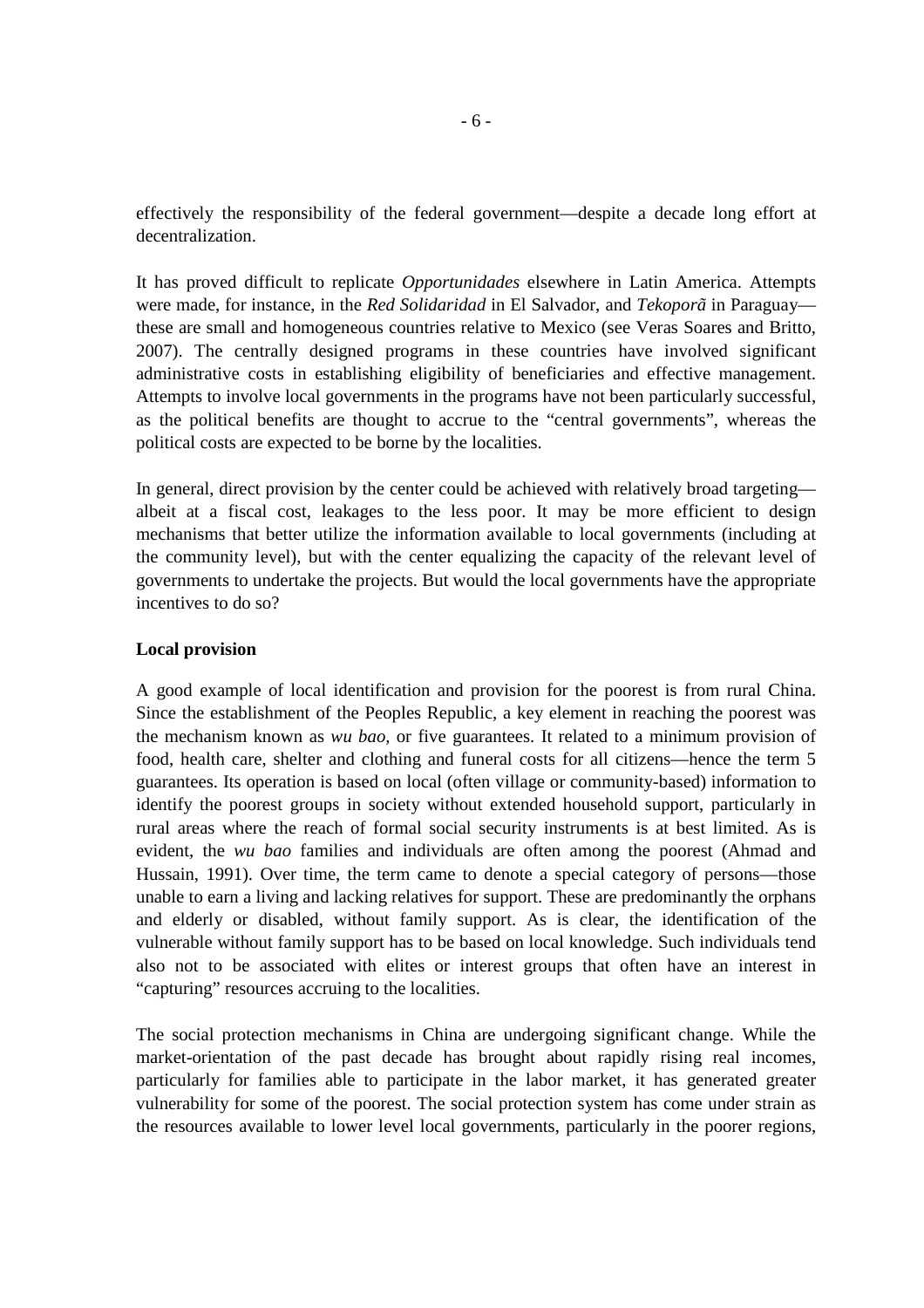have been subject to greater constraints. On the one hand, there has been a recentralization of the main sources of revenue, and on the other, additional spending responsibilities have accrued to lower levels. Thus, the resources available to provide support or social assistance to the poorest, including the *wu bao*, tend to vary by localities. Moreover, with growing inequalities, "local capture" may begin to be a problem in China, as it is in other parts of the world (see Bardhan and Mookherjee, 2000, 2006).

A more recent intervention, the *Di Bao*, is a largely urban program providing conditional cash transfers to individuals below the poverty line. It started in 1999 and now provides support to around 22 million people, or 6 percent of the urban population (Ravallion 2007) or roughly the same magnitude as the rural anti-poverty programs (*wu bao and pinkun hu*). Local governments select recipients, and co-financing is available from the center. Central financing varies by province—from zero in the rich coastal regions to 100 percent in Tibet. In principle, the program encompasses two key characteristics: (1) local identification of need, with (2) a degree of equalization in the financing arrangements. Ravallion (2007) however finds that, despite the central "equalization", the richer localities are able to support higher income levels for program eligibility than poorer ones.

The policy design issues in China are complicated by its multi-tiered administration, in which nested budgeting decisions are made—the center decides how much to allocate to a given province, which then decides on allocations to prefectures, which make transfers to counties and then sequentially down to townships. Allowing the localities to determine eligibility criteria puts the onus on the localities, but at the possible cost of excluding some of the deserving poorest. Tighter central determination of eligibility would move the *di bao* closer to the *opportunidades* model, although still relying on local identification and administration. This could also make the costs to the center open-ended and does not preclude diversion of centrally provided funds.

In the policy options that follow—we examine decision making in large multi-level countries (reflecting both Mexico and China) based on work by Ahmad, Tandberg and Zhang (2002), and also look at the budgeting model that might be relevant in minimizing leakages (Ahmad and Martinez, 2004).

### **The policy options**

An ideal system of transfers would involve clearly identified criteria provided by the center to local governments to assist them in looking after the poorest (Ravallion 2007). But, for overall budgetary constraints and efficiency of spending, this requires that local governments disclose information accurately on the extent of need, and also not divert central funds to other uses. It is not clear that they face the incentives to disclose this information—on the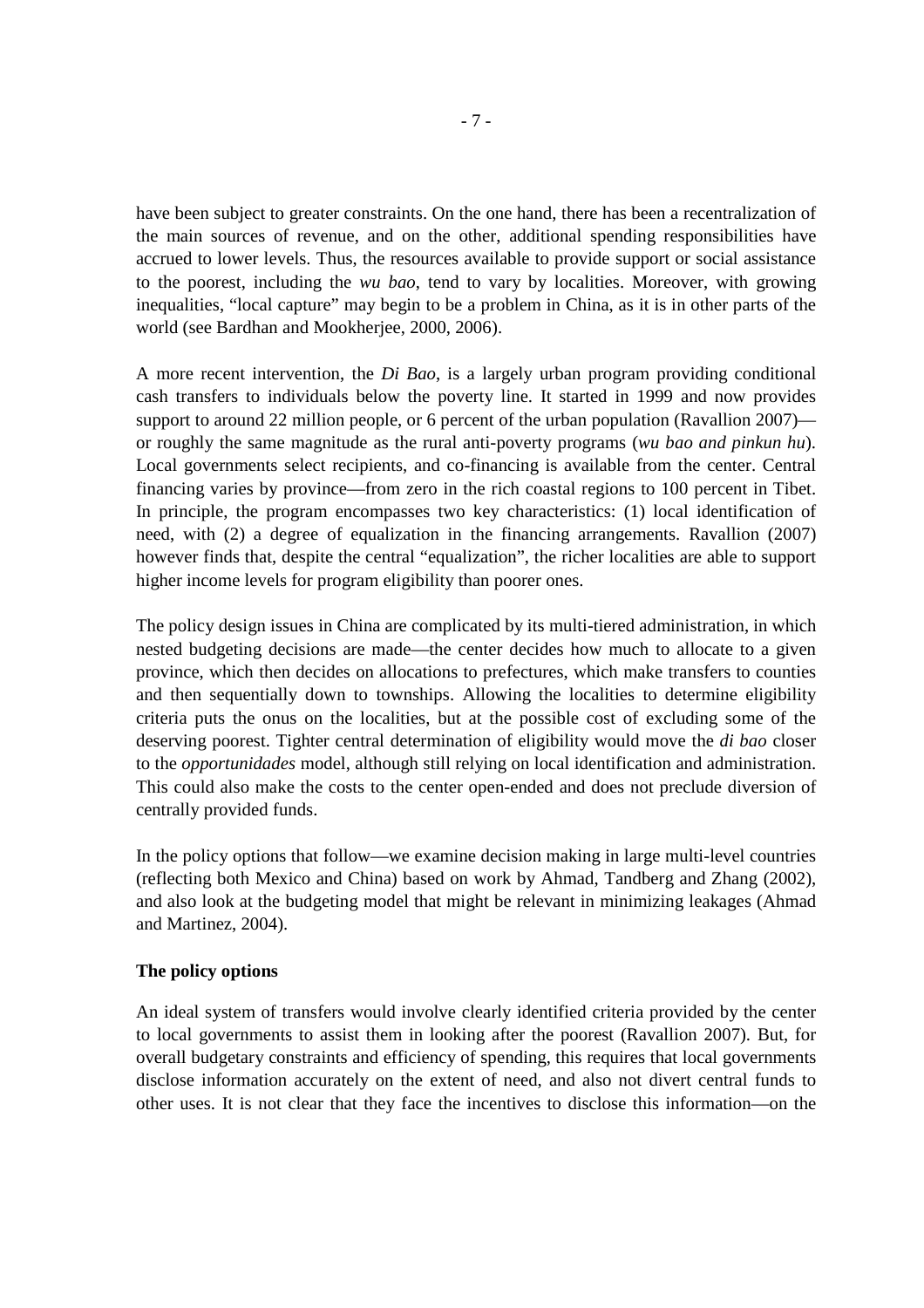contrary the localities may distort the information in order to maximize transfers from higher levels.

Thus, central governments face a dilemma. Reaching some of the poorest requires local information for effective identification and targeting. This cannot be obtained without the cooperation of local governments. Direct central provision is possible but requires administrative capabilities and resources, and may generate negative effects, such as incentives to remain in the informal sector. Local governments may have the information, but the poorer ones lack the financing to carry out the functions, and in the "game" with the center, may lack incentives to effectively use central transfers.

### **C. Financing instruments for social programs**

In this section, we use insights of the new political economy literature on intergovernmental finances (see Lockwood, 2006 for a survey) to examine options for improved provision of public services for the poor. This involves the design of taxes at the sub-national level, and equally important appropriate transfers. The interaction of instruments matters, as does the budgeting framework, especially the use of contracts together with new multi-year budgeting techniques that focus on the "results or outcomes" of specific programs. These mechanisms build on regional and intertemporal competition, even if there are overlapping responsibilities.

Each issue is discussed sequentially below.

### **Tax instruments**

A key element in accountable self-governance at the sub-national level is access to ownsource revenues at the margin, so that a jurisdiction is able to raise additional funds needed for its key local spending. This is also a fundamental precondition for the establishment of hard-budget constraints at the sub-national level, without which no-bailout conditions are barely credible (Ambrosiano and Bordignon, 2006). However, whether or not a local jurisdiction has incentives to use its own-tax handles is heavily influenced by transfer design—if a local government could rely on transfers rather than own-source revenues, it probably will, with resulting erosion in accountability. This has been the recent experience in Mexico.

Another drawback with primary reliance on local tax bases is that these tend to vary considerably, especially in large countries. For instance, in Mexico, the Federal District accounts for roughly half of all property tax collections—which are in any case low even by Latin American standards. Thus, with considerable local variation in revenue bases, and limited or no control over rate structures, the responsibility for providing a modicum of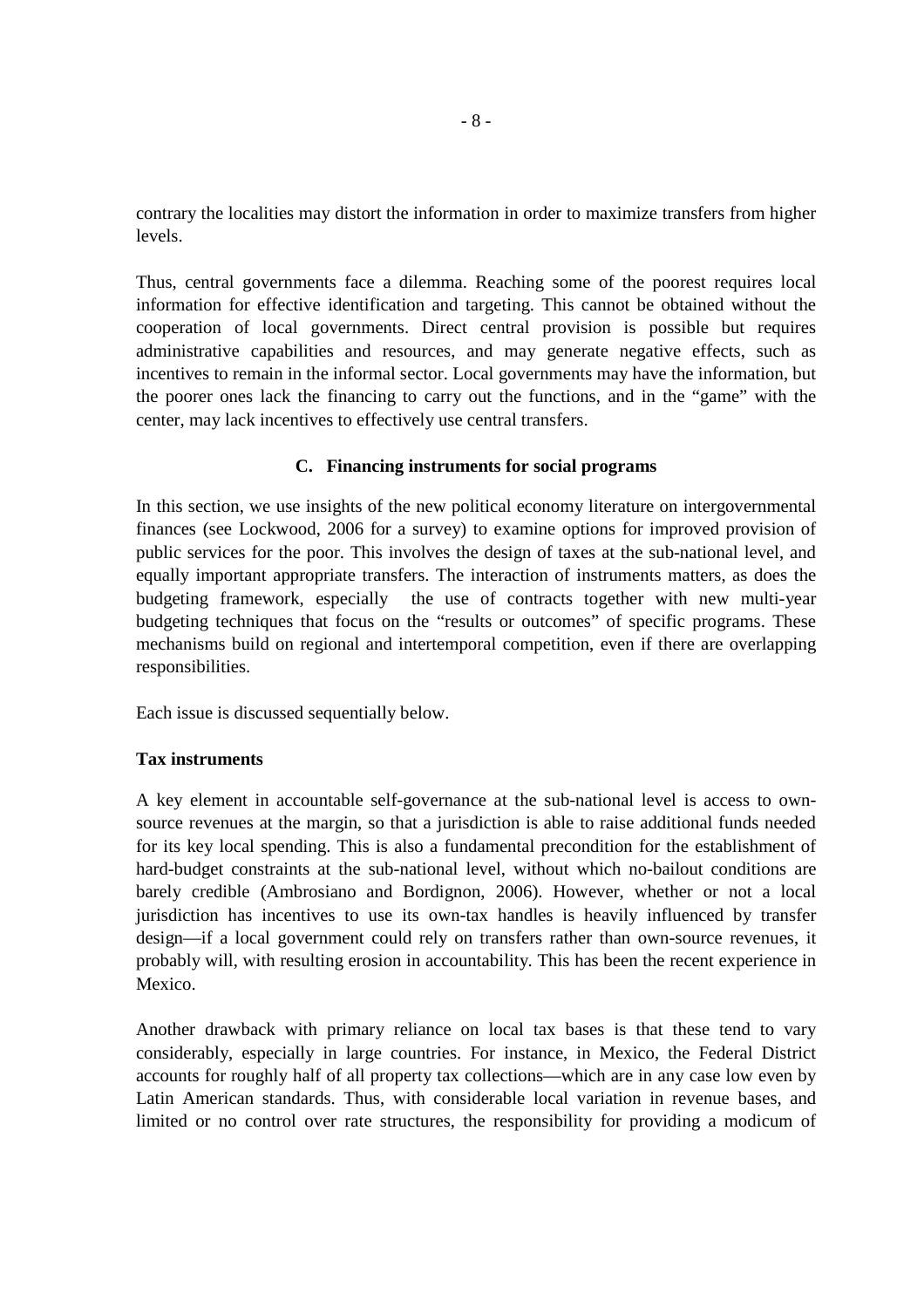social services, especially in the poorer regions, generally passes to the higher levels of government.

| ч.                                                                        |                                        |                |                 |                               |                                         |                 |                |
|---------------------------------------------------------------------------|----------------------------------------|----------------|-----------------|-------------------------------|-----------------------------------------|-----------------|----------------|
| Country                                                                   | Income<br>tax and<br>tax on<br>profits | Payroll<br>tax | Property<br>tax | General<br>consumption<br>tax | Taxes<br>on<br>specific<br>goods<br>and | User<br>Charges | Other<br>taxes |
|                                                                           |                                        |                |                 |                               | services                                |                 |                |
| Australia                                                                 | 0                                      | $\Omega$       | 100.0           | $\Omega$                      | 0                                       | $\Omega$        | $\left($       |
| Austria                                                                   | 37.7                                   | 19.1           | 10.0            | 22.7                          | 3.8                                     | 1.7             | 5.0            |
| Belgium                                                                   | 85.8                                   | 0              |                 | 1.4                           | 7.9                                     | 4.6             | 0.3            |
| Canada                                                                    | $\theta$                               | $\Omega$       | 91.6            | 0.2                           | $\Omega$                                | 1.6             | 6.5            |
| Germany                                                                   | 77.1                                   | $\Omega$       | 16.6            | 5.2                           | 0.5                                     | 0.4             | 0.2            |
| Mexico                                                                    | $\theta$                               | 0.1            | 88.5            | $\Omega$                      | 1.9                                     | 0.9             | 8.6            |
| Switzerland                                                               | 83.1                                   | $\Omega$       | 16.6            | $\Omega$                      | 0.2                                     | 0.1             | $\Omega$       |
| <b>United States</b>                                                      | 6.2                                    | 0              | 71.5            | 12.4                          | 5.1                                     | 4.8             | $\Omega$       |
| $\alpha$ and $\alpha$ and $\alpha$ and $\alpha$ and $\alpha$ and $\alpha$ |                                        |                | $\Delta \Omega$ |                               |                                         |                 |                |

| Table 1 Sources of Tax Revenues of Local Governments in Selected Federal Countries, |
|-------------------------------------------------------------------------------------|
| 2001 (percent of total revenue)                                                     |

*Source*: Ambrosanio and Bordignon 2006.

There is a tendency to administer centrally the broadly based taxes, such as the VAT and the corporate income tax, as in Mexico in the late 1980s, where a number of state level taxes were abolished on efficiency grounds to make "fiscal space for a centrally administered VAT." The states effectively ceded their tax bases to the center for guaranteed transfers. Also in China in 1994 the establishment of a VAT to be administered by a central State Administration of Taxation was a critical element of the fiscal reforms. More recently, in Australia a range of state taxes were replaced by a VAT, which is administered centrally although all revenues collected are redistributed to the states through the Commonwealth Grants Commission.

In all cases, transfers have been established to compensate for the loss of sub-national revenues (particularly state or provincial sales taxes among others) eliminated as a result of the establishment of the VAT. In China, the equalization transfer introduced in 1994 has gradually increased in importance as additional funds have been made available. Mexico had a complex system of untied and earmarked transfers, but did not have an equalization framework. The weak own-source revenues of the lower tiers of government, and limited accountability, together with an opaque and complex transfer design probably explains why a central program in Mexico has been its most successful poverty reduction instrument. Lower level of government lack the incentives or financing to effectively replicate *Opportunidades* at the sub-national level.

Figure 1 Property tax collections in Mexican States (Pesos)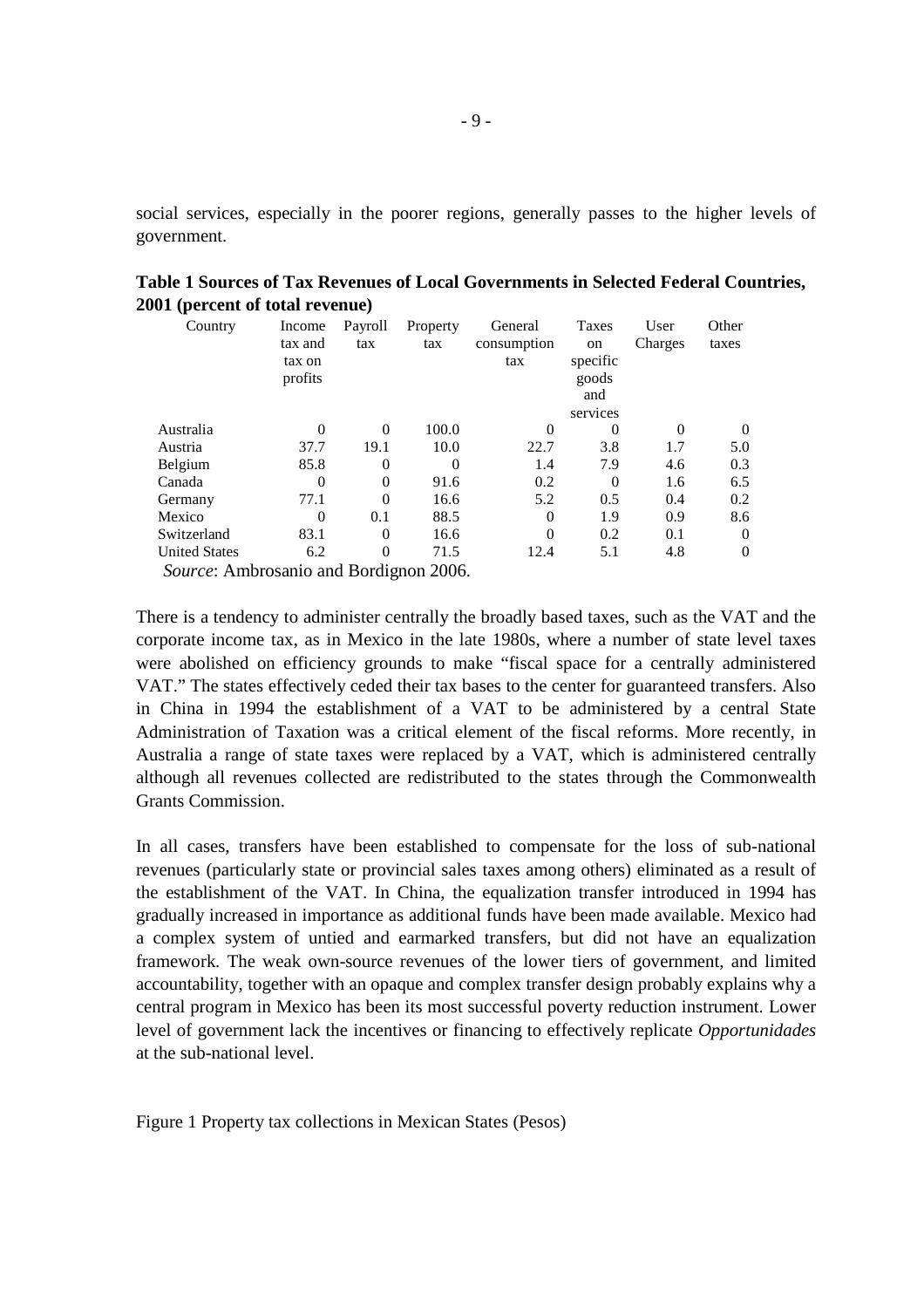

States (including the Federal District)

# **Transfer design**

The central government may try and equalize fiscal capacities, as has been the case in many OECD countries, such that each local government has the capability of providing similar levels of services at similar levels of fiscal effort. This is the basis for equalization transfers in countries like Australia (see Ahmad and Searle 2006).

The principles of the Australian system—focusing on spending needs and revenue capacities has been adopted in China, and resources available for equalization resources are gradually being increased (Ahmad, Li and Richardson, 2002). Information flows and the political process are important in ensuring that local officials are held accountable for the use of untied funds. Thus, in less developed countries where information flows are problematic and incomplete, there may not be adequate moral suasion to ensure that the basic services are actually provided at the sub-national level with sole reliance on "equalization transfers."

Alternatively, the center may choose to provide such services directly or through special purpose transfers designed to finance local provision of public services, say education or health care. This is the typical case, but it does not guarantee that the poorest will be reached,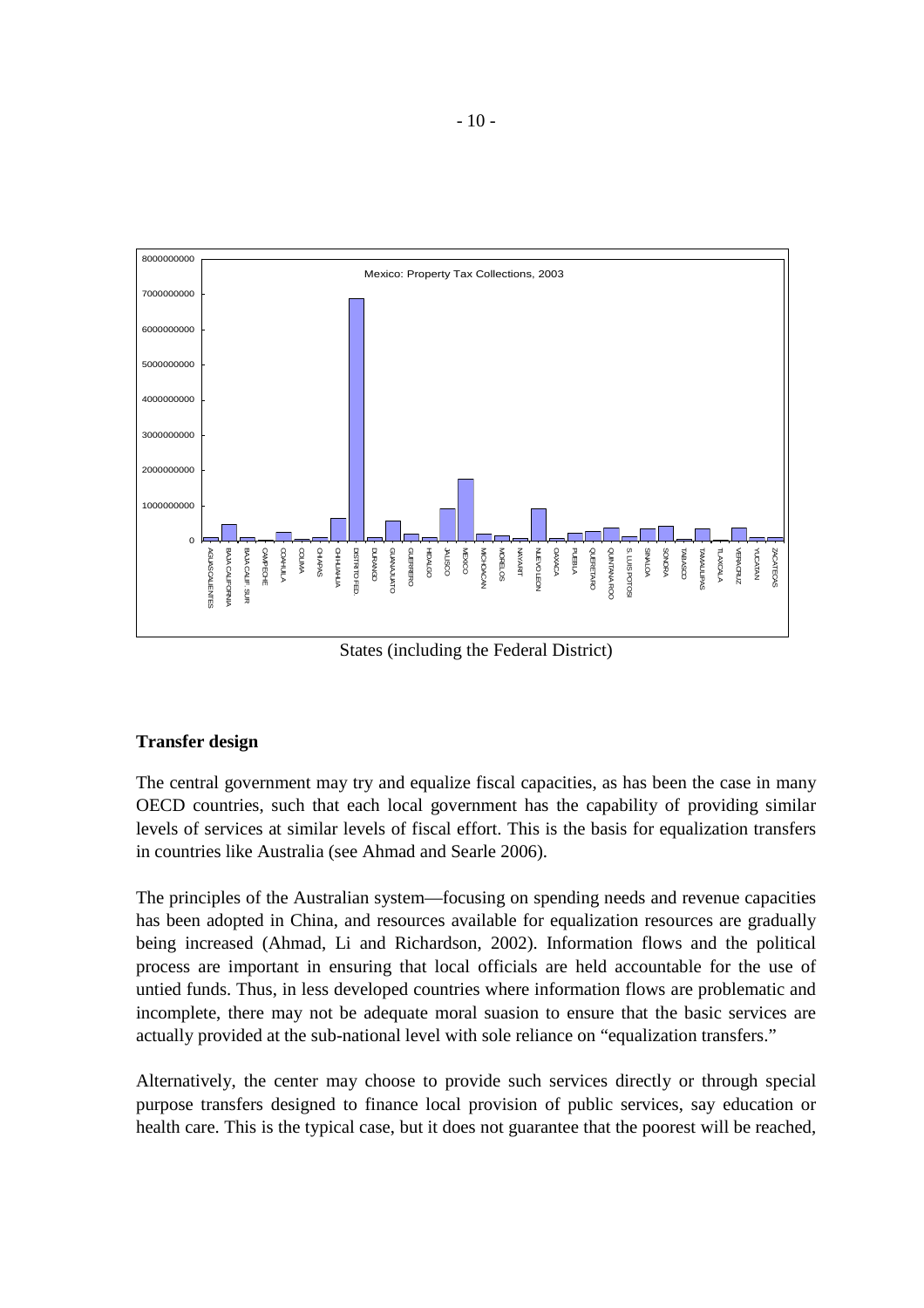as the execution is typically by sub-national governments. The difficulty is that any earmarked transfer from the center imposes a constraint on the local government. Matching arrangements have been used extensively in some advanced countries, especially the United States, in order to get some "buy-in" from the local governments. However, in developing countries, need is likely to be higher in the poorer localities with weaker sources of ownrevenues. Hence, establishing matching criteria might actually exclude some of the poorest localities, and hence deserving recipients.

The linkages between transfer design and accountability as well as incentives to raise ownrevenues and manage spending efficiently are complex but very important. Typically, a range of transfers are used for different purposes. If the center also includes "gap-filling" deficit financing among the set of transfers, this could vitiate any of the other "incentives" to ensure accountability of local officials (Ahmad and Searle, 2006).

### **D. How to make special purpose transfers work?**

Can adequately targeted expenditure programs be designed that are financed by the central government but implemented by the local governments to minimize the incentives of local governments to divert central transfers for their own objectives? This has been a perennial problem in China, for example in ensuring minimum standards in education (e.g., number of years of schooling). Can communities determine priorities and monitor implementation? At the one extreme, there is a danger that funds could be diverted, and at the other that unfunded mandates might be created—in both cases it is possible that services would not be provided effectively. Moreover, the priorities may not reflect the interests of the poorest, particularly the most vulnerable members of society without sources of family support—the benefits from the transfers might accrue largely to powerful interest groups or officials.

The central government's (or donors') problem is to design appropriate targeted or special purpose transfer programs to meet the needs of the poorest but executed by recipient agencies (or subnational governments).<sup>3</sup> The objectives of the center and the recipient governments are often likely to be different—the recipients may have less concern with providing for the poorest as the responsibility for these groups may effectively lie with the center. In any case, the recipient local governments receiving funds, in the absence of full information, could use these for other purposes without significant penalty in the traditional single period budgeting framework.

-

<sup>&</sup>lt;sup>3</sup> A similar problem exists when an international agency or donor country provides financing for special purposes to be implemented in a recipient country.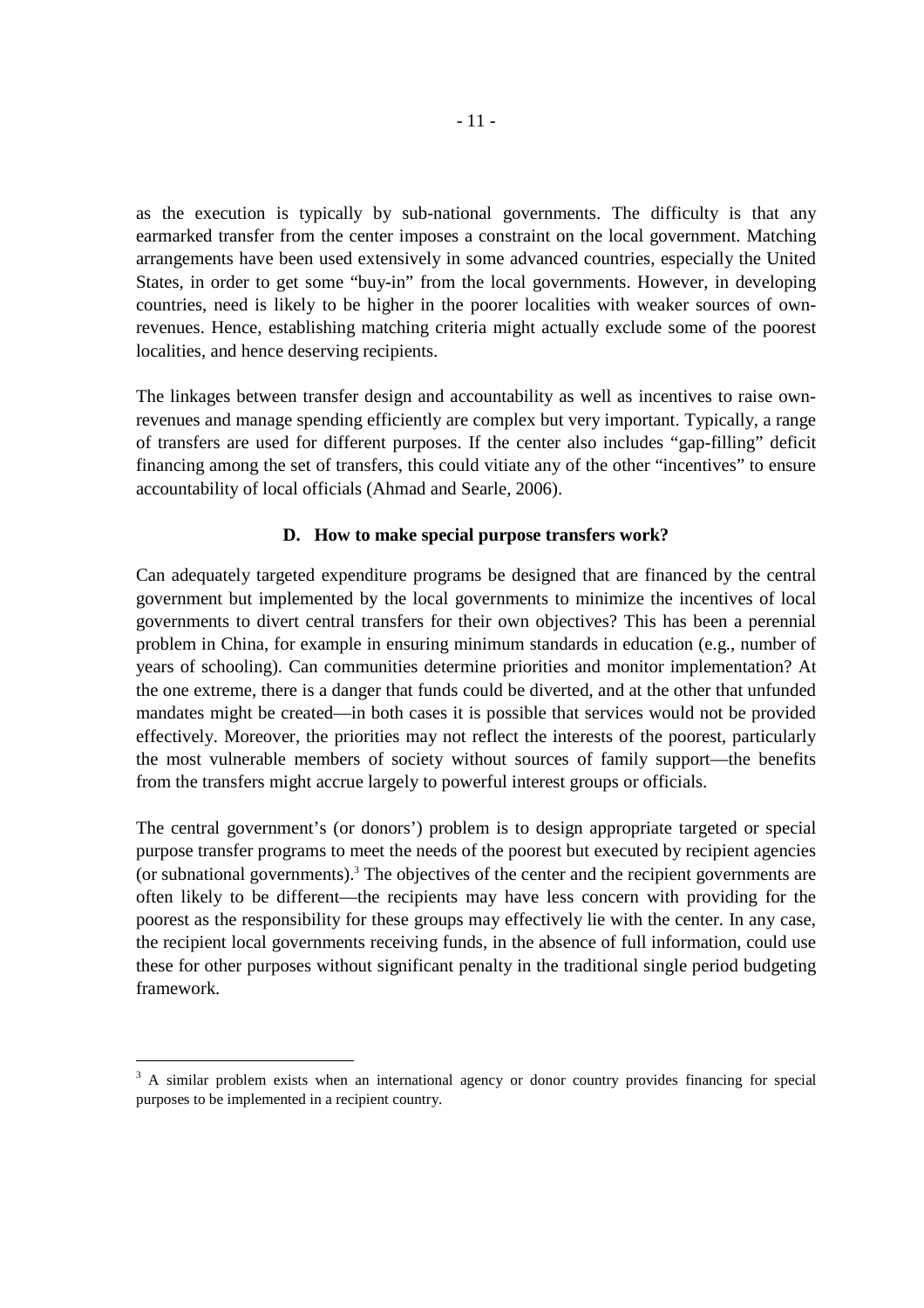Ahmad, Tandberg and Zhang (2002) model a three-tier hierarchical structure of government that may be relevant for large countries such as Mexico or China: the central government is at the top level of the hierarchy, several provincial (state) governments in the middle layer, and a few local or county-level governments within the administrative area of each of the provinces. The interest of leaders of provincial and local governments is to maximize perquisites and their overall budgets.

The central government sets aside a certain amount of financing for specific programs to be carried out by the localities. Ahmad, Tandberg and Zhang (2002) assume that the central government cannot contract directly with the localities, due to high-transaction costs or political reasons.

The interaction between the provincial and local governments is nested in the central selection process. Prior to the submission of its bid, the provincial government arranges a bidding process among its localities. Each county within the province offers a bid proposal. The provincial government selects one and formulates the provincial proposal based on the selected local proposals. If the province wins the program in the central selection, it will receive the amount equal to its budget bid. Then the provincial government decides the proportion of the budget to be allocated to the locality, to carry out the program. The local government then determines the effort level it will exert to implement the program. This subsumes "local capture" or other diversion of funds, and is not directly observable by the higher levels of government.

Figure 1 presents a simplified decision diagram of the three levels of governments. The analysis is similar to the classical "prisoner's dilemma." It is generally not possible to obtain an efficient solution in a one-period game of this type. Unless the game is repeated or constricted in some other way, officials in transfer receiving jurisdictions will take decisions that are individually rational but which lead to suboptimal solutions and may not meet the objectives of the donor governments. **There must be multiperiod interactions among the different levels of government***.* If the game is of only one period, the local governments will bid as low as possible to obtain the transfer; and may not effectively implement the scheme. In a multi-period game, where the governments care for their reputation in the future, it may be possible to identify low-cost agents, and to limit the possibility for a diversion of funds or inefficient implementation.

**In order to mitigate problems of asymmetric information, there must be some element of competition between the different governments at the same level.** There should be more than one province bidding for the program in the central selection, and more than one locality in the provincial selection. To avoid moral hazard, **the transfer scheme must include elements of punishment and rewards from the higher administration** to the lower levels of government, based on the evaluation results of the final outcome. This serves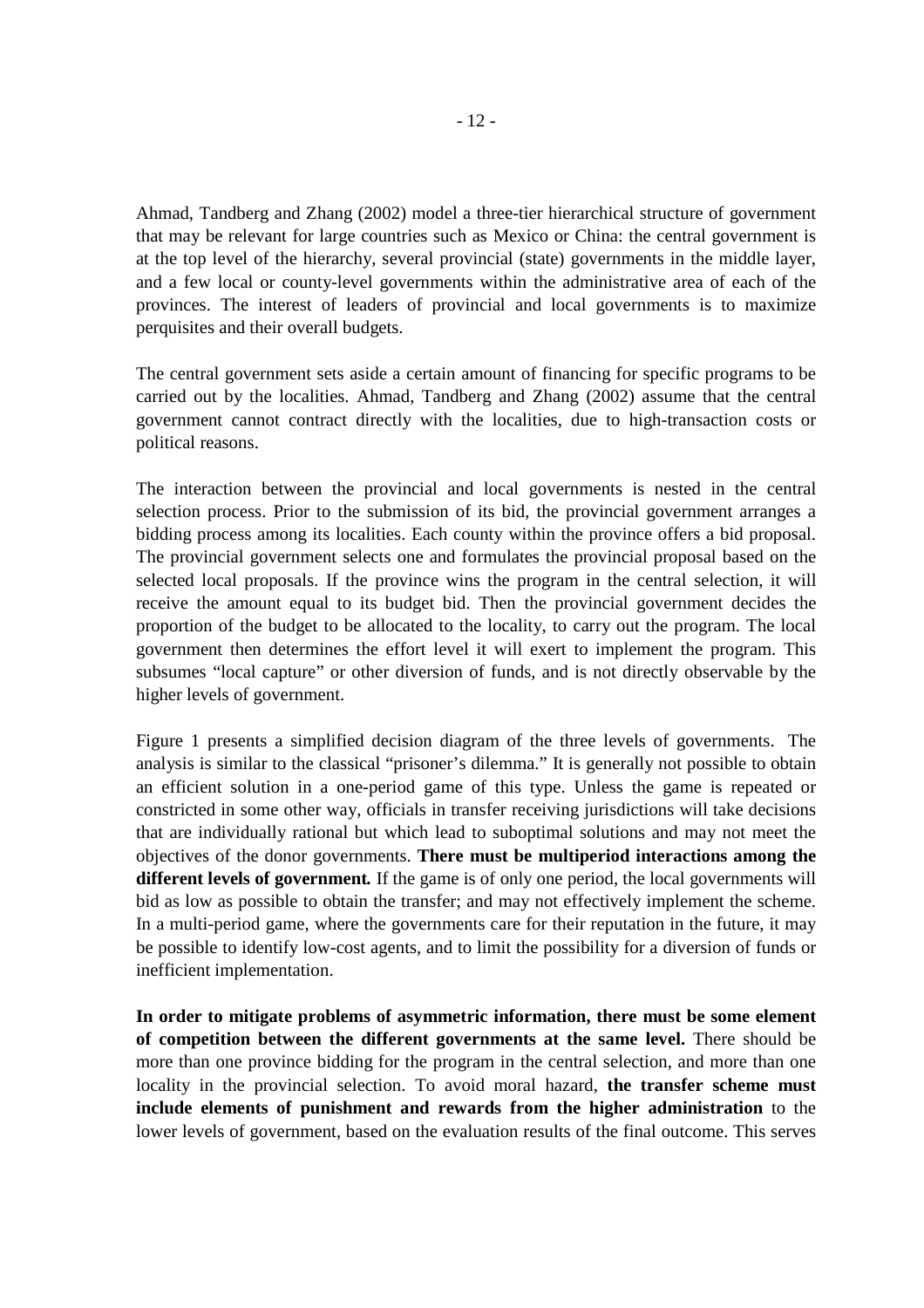as either carrot or stick through its impact on the agents' probability of winning future programs. The scheme also provides a "learning mechanism," where the outcomes in one period have an impact on the central government's assessment of the abilities of lower levels of government to meet their objectives in subsequent periods. Indeed, "reputation" in one set of observable programs might be used as proxy for likely effectiveness in program implementation in general—although there may be more incentive for local governments to implement investment projects rather than provide support to the indigent.

In order to be able to select the program bids through a competitive process, **the central government must be able to define the specification of programs very precisely, and to monitor the degree of compliance against these specifications.** The objectives of the program should be measurable, standardized across the localities, and involve as little subjective judgment as possible. After implementation, it should be possible to evaluate whether objectives are achieved with minimal ambiguity. Unless these conditions are met, agents may be able to influence the central governments' selection of program sites by providing substandard services in areas that are insufficiently defined in the program specifications.

Key elements of the scheme (consistent with what is observed in reality) are that the central government is able to set the policy agenda and also that it is able, in principle, to cut off funds for non-compliance with agreed conditions. However, threats to cut off funds for the poorest groups may not be credible, especially given the overlapping responsibilities found in China or Mexico, but cross-conditionality involving threats to cut off investment funding strongly desired by local officials may be effectively utilized.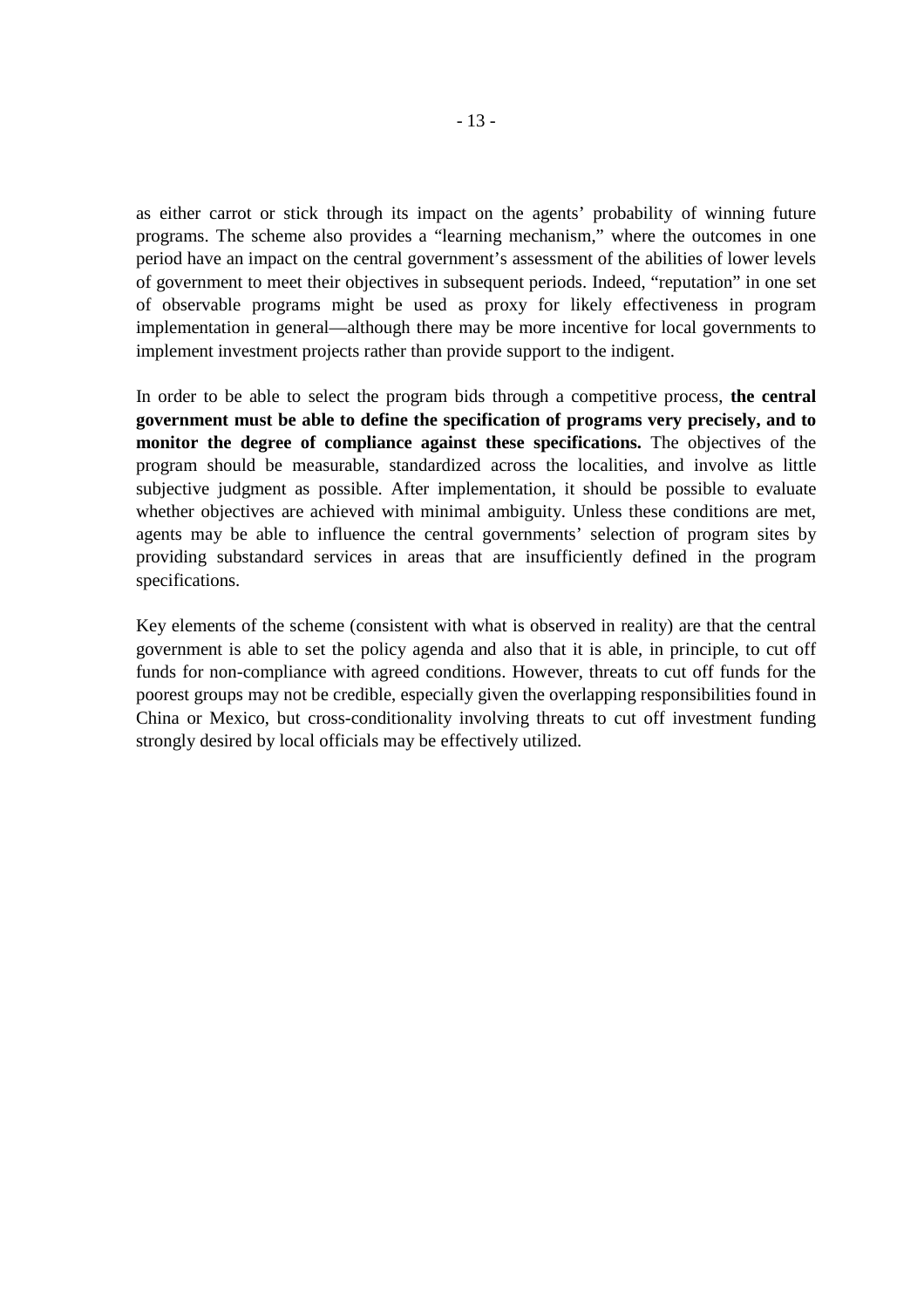Figure 1. Decision Diagram for the Three Tiers of Governments

**Central Government** 

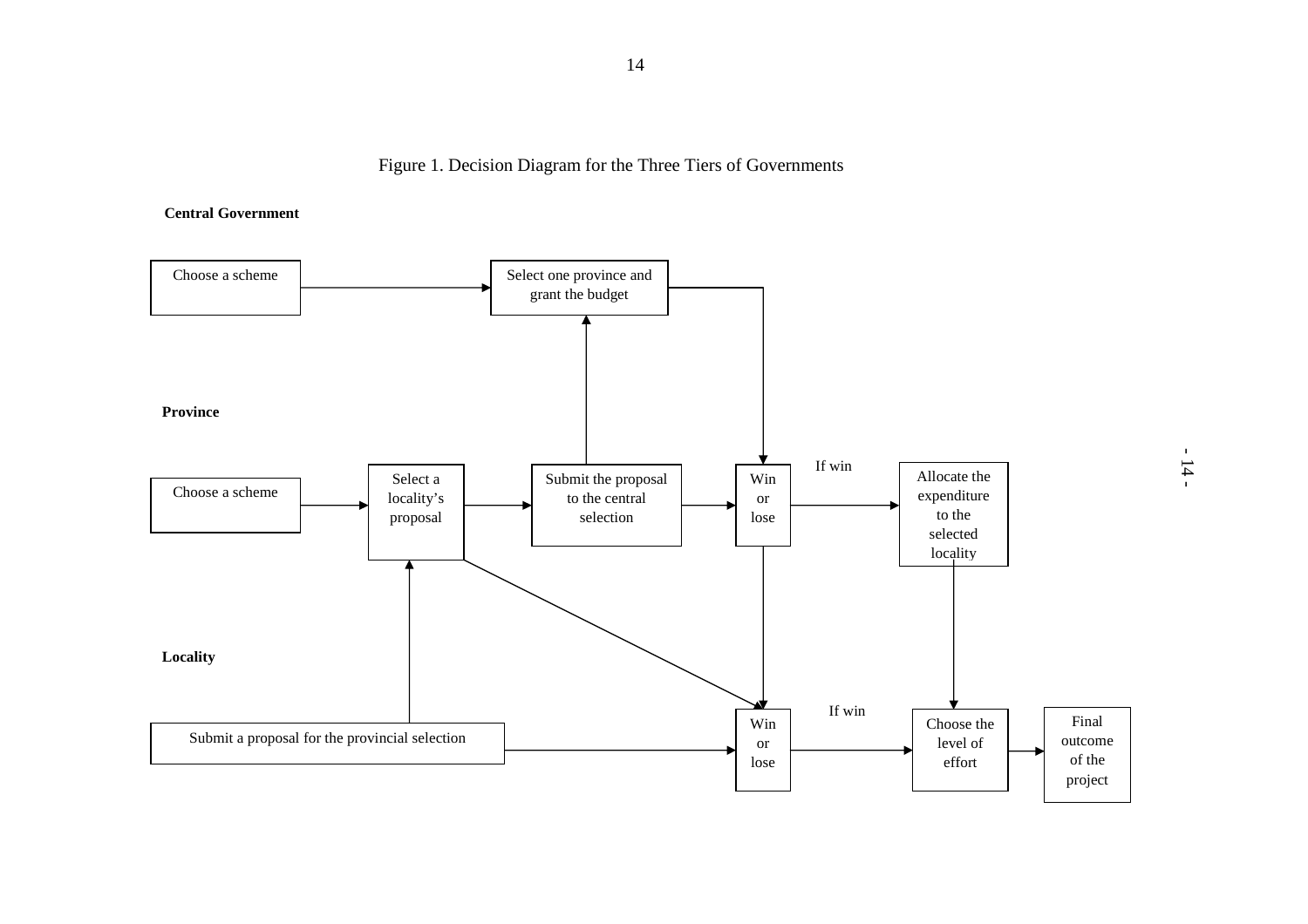The design of policy to provide support to the poorest groups **would involve crossconditionality, where outcomes for provision for the poor could be built into the agreement or contract for investment funds for the localities**. Thus, by virtue of setting the agenda, the center can ensure that resources are adequately used for the poorest by threatening to withhold funds for projects or investments that are evidently within the preference function of the localities.

**A central result is for future transfers to be made conditional on policy reforms or on past performance**. In practice, however, funds distributed by the central government are often independent of the past success of the program—given the typical single year budgeting framework with little feedback based on outcomes. In many cases, there is an incentive for a donor government to continue to give transfers for the program, not just because of incomplete information, but because funds that are not distributed might lapse. This places the emphasis on clearly identifying "outcomes" of policy actions that could be monitored, and in ensuring that future budgets are linked to the achievement of the outcomes—in a repeated game perspective. In more advanced cases, this has led to the development of "contract federalism," (see Spahn, 2006). The findings of the model echo those from the foreign aid literature. Svensson (1999, 2003) suggests that the donor government's ineffectiveness in providing incentives to improve the performance of targeted expenditure programs may be the consequence of a time-consistency problem.

**A policy option is to increase the effectiveness of targeted expenditure programs by introducing competition among local governments in different districts and across time.** This formulation echoes the recent developments in the fiscal federalism literature that based efficient outcomes on enhanced competition (Breton, 2002, Ahmad and Martinez, 2004)). This allows the central government to distribute all the available transfers and is shown to solve the time-consistency problem described before. The funds that local governments will receive depend implicitly on the central government's confidence in their ability to use these effectively. Therefore, even without explicit contracts, a local government may be induced to consider the central government's interests when deciding on its own actions. This increases the local government's likelihood for receiving more transfers in the future. In a one-period game approximating an annual budget process, recipient governments have incentives to cheat. Horizontal competition helps but is not sufficient to eliminate incentives to cheat.

**A combination of both horizontal and intertemporal competition eliminates incentives to divert resources from the objectives of the central government.** The competition elements have implications for the information flows and budget models that might be relevant to ensure that funds for programs to reach the poorest are not diverted to other uses.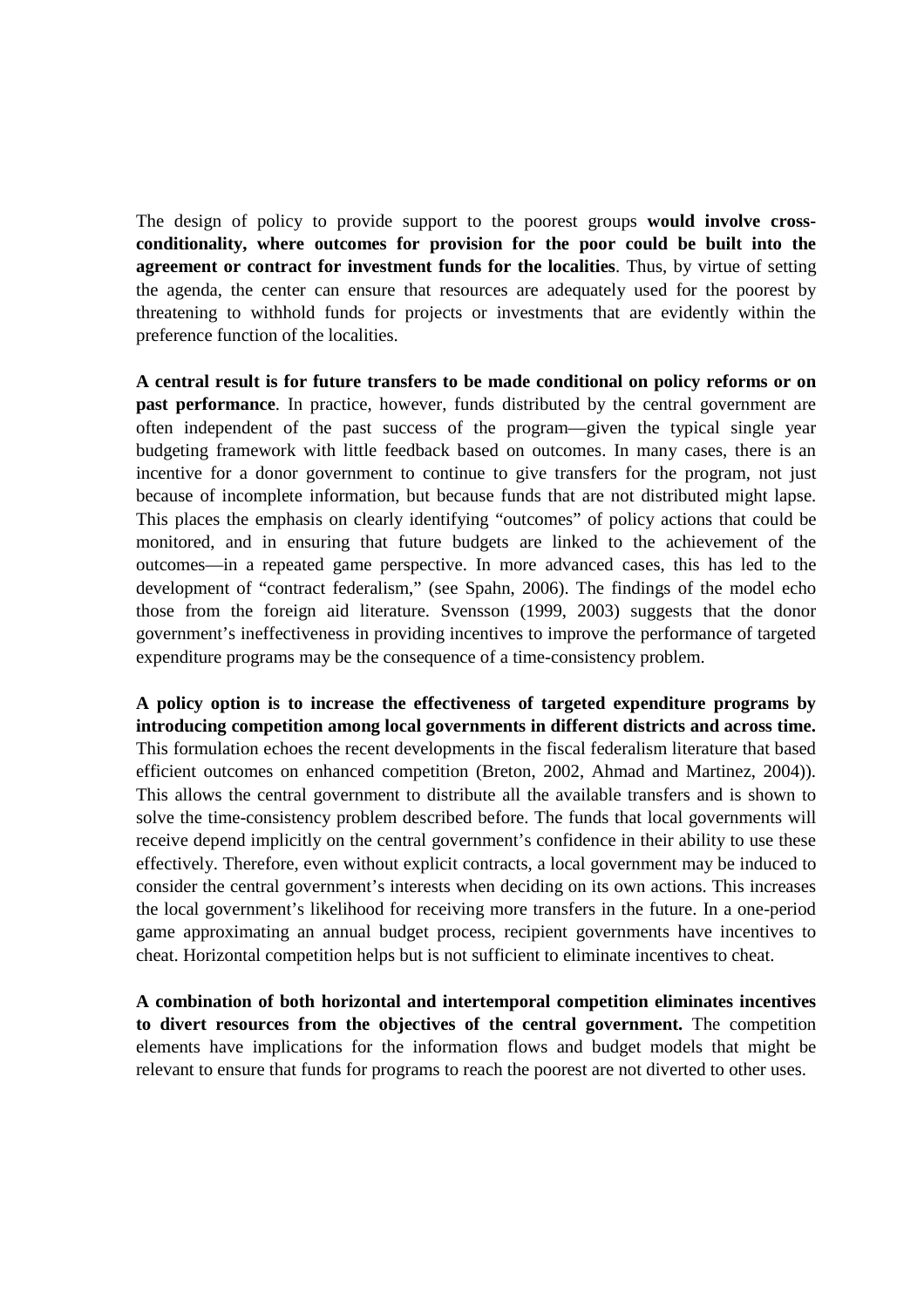#### **Budget processes and transparency: ensuring accountability**

The flow of standardized information is critical in providing a basis for evaluating how monies are used within and across jurisdictions. This involves the establishment of a common structure for the budget classification, e.g., based on the IMF's standard for the economic classification: the Government Financial Statistics Manual 2001 (GFSM2001) and the UN's classification of the functions of government. These need to be harmonized across all jurisdictions. In addition, most advanced countries use systems of Treasury Single Accounts to manage and track the government's cash. In multi-level countries, it is also critical to set up standards for disclosure and reporting by sub-national governments. These requirements are described in Ahmad, Albino-War and Singh, 2006).

Efforts to establish all of these requirements for information flows are underway in China, but are only beginning in Mexico. In both countries, the immediate issue remains to formulate policies and implementation plans in the context of incomplete information on the use of funds. To some extent, the use of multi-year budgets and competition for the use of funds across local governments and over time should be feasible in the relatively short term, even if the main public financial management reforms are likely to take time to implement fully.

Attempts by central governments to introduce performance budgeting at all levels of government, without adequate systems to track and account for financial flows, are unlikely to be very successful. Indeed, experience has shown that this may even delay the basic information building blocks that are needed in the longer term. Without standardized information that can be used by households to compare performance across jurisdictions, and to use this to discipline local officials, **it is not clear that reliance on citizens' action groups and communities to self-police spending will be sufficient to prevent misuse or divergence of funds, except perhaps in egregious cases**.

**The longer term goal must remain to establish standards for information flows and reporting that lead to transparency** across and within governments. These are critical in achieving accountable operations at all levels of government. However, an immediate measure that can be implemented in most cases is to begin to use feedback mechanisms in the budget process system that take into account the effects and outcomes in meeting the needs of the poor.

#### **E. Policy Implications**

Direct central provision of programs to support the poorest may be feasible in some countries, but may pose significant administrative difficulties in most countries. Local design and implementation uses the advantage of local information—but the variance in resource levels across localities in large countries may make it essential for there to be some central transfers for the poorest. The difficulty is that with central earmarked transfers, recipient governments have incentives to divert resources.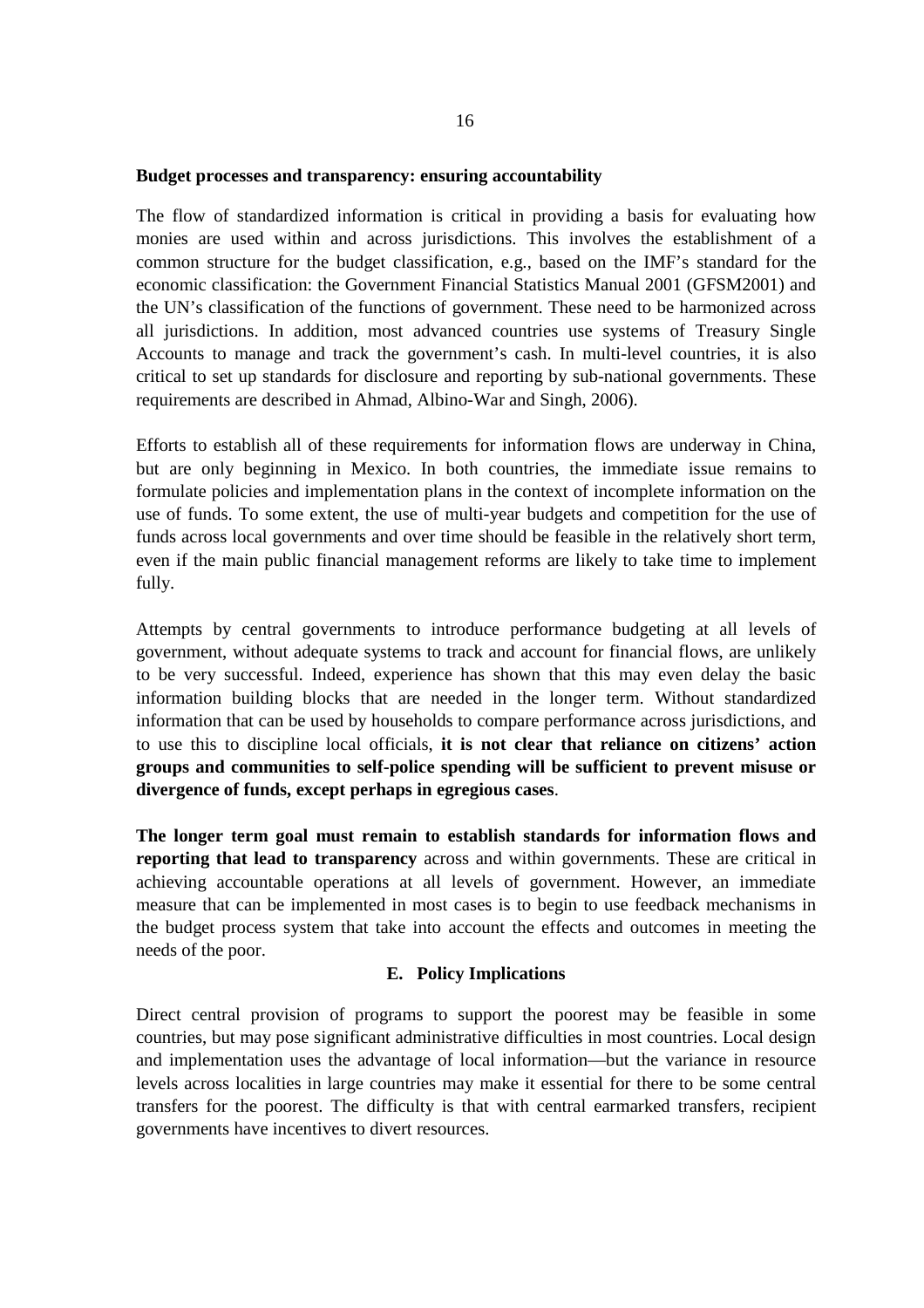The typical one-period budget process encourages inefficient use of central transfers, even if diversion is not intended. The central government would generally like to make transfers conditional on policy reforms or past performance. **One of the key policy implications is that a multi-year budget framework, including multi-year appropriations, would greatly facilitate the achievement of central government objectives,** since this opens up the possibility of intertemporal competition across lower level jurisdictions. **Within-year and intertemporal competition across lower level governments is important in mitigating the problems of asymmetric information.** This also helps in controlling costs and ensuring efficiency in spending.

**Cross-conditionality in the design of transfers is important to address political economy issues.** Threatening to withhold funds for the poorest groups of society might not be credible. However, it is feasible to withhold investment funds if the poverty-reduction objectives are not met. This cross-conditionality affects elements that are generally important in the preference functions of local officials and politicians.

**The central government must define precisely the specifications of programs and the conditions to be met, and to monitor the degree of compliance against these specifications.** While it might take time to establish proper government financial information management systems at all levels of government—this applies to Mexico as well as to China, both outputs and outcomes should be defined carefully to prevent misuse or misallocations of resources.

**It would also be helpful to be able to draw up actionable contracts between the center and the local governments**. Given that the allocation of inputs is not easily observable, as far as possible the contracts should be able to specify identifiable outputs (even if the outcomes may not be simple to specify or monitor in many developing countries).

**In more advanced countries, there may be a possibility of moving towards performance budgeting at all levels of government**, although the preconditions for this are quire demanding. But, in the short-run, there is considerable promise in clarifying responsibilities, defining outcomes and using targeted transfers within a multi-year budgetary context.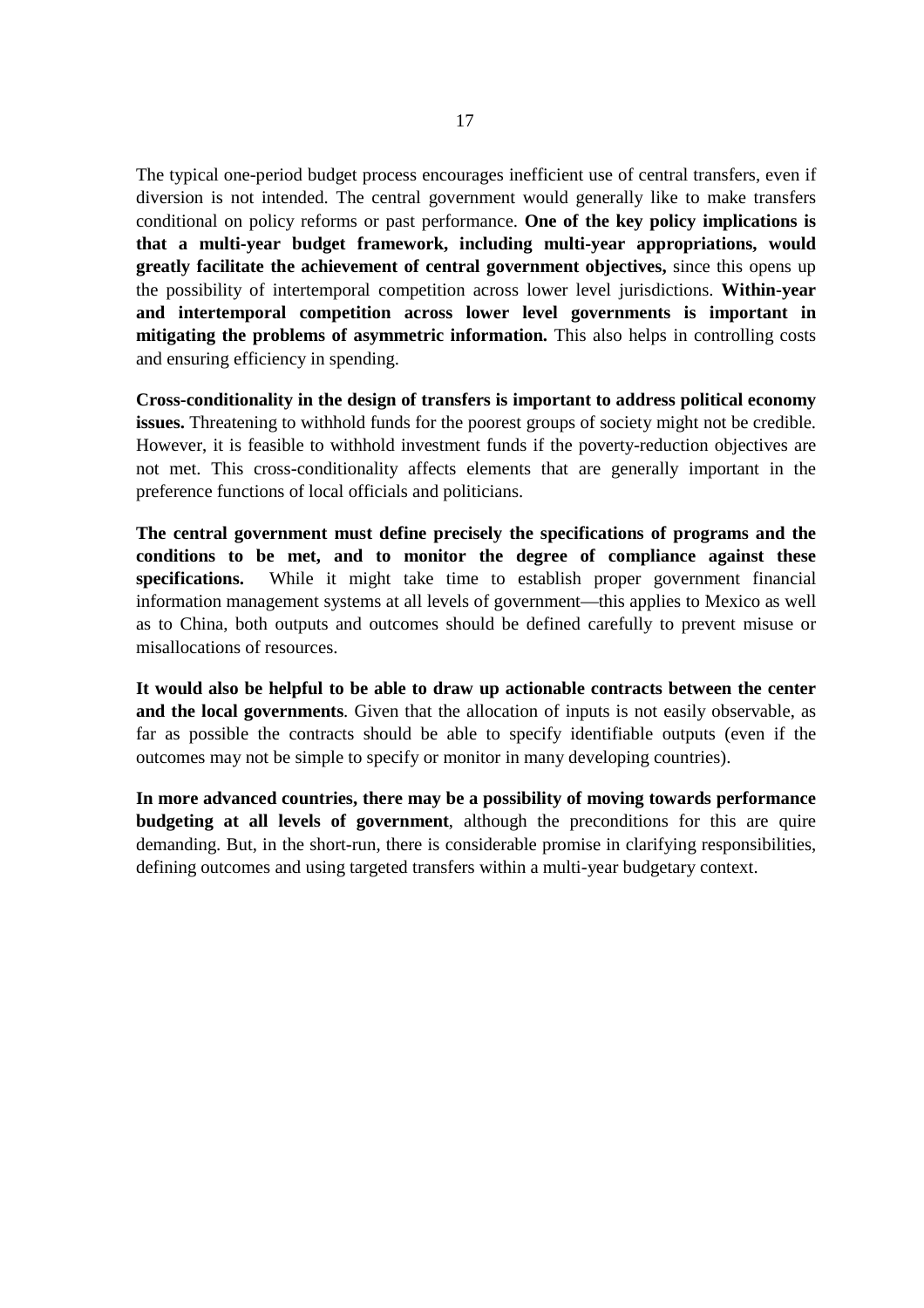#### **References**

- Ahmad, Ehtisham and Giorgio Brosio, eds., 2006 *Handbook of Fiscal Federalism,* Edward Elgar.
- Ahmad, Ehtisham, Maria Albino-War and Raju Singh, 2006, "Subnational public financial management: institutions and macroeconomic considerations," in Ahmad and Brosio (2006, *op cit).*
- Ahmad, Ehtisham, Li Keping and Thomas Richardson, 2002, "Recentralization in China?," in Ehtisham Ahmad and Vito Tanzi (2002), (eds.), *Managing Fiscal Decentralization,*  Routledge.
- Ahmad, Ehtisham, Eivind Tandberg, and Ping Zhang, 2002, "On National or Supranational Objectives: Improving the Effectiveness of Targeted Expenditure Programs," IMF Working Paper 02/209 (Washington: International Monetary Fund).
- Ahmad, Ehtisham and Leo Martinez, 2004, "On the Design and Effectiveness of Targeted Expenditure Programs," IMF Working Paper (Washington: International Monetary Fund).
- Ahmad, Ehtisham and Athar Hussain, 1991, "Social Security in China," in Ehtisham Ahmad, Jean Drèze, John Hills and Amartya Sen, eds., 1991, *Social Security in Developing Countries,* Clarendon Press: Oxford.
- Ambrosiano, Flavia and Massimo Bordignon, 2006, "Normative versus positive theories of revenue assignments," in Ehtisham Ahmad and Giorgio Brosio (2006).
- Bardhan, Pranab and Dilip Mookherjee, 2000, "Relative Capture of Government at Local and National Levels," *American Economic Review*, Vol. 90 (2), pp.135-139.
- Bardhan, Pranab and Dilip Mookherjee, eds., 2006, *Decentralization and Local Governance in Developing Countries – A Comparative Perspective*. MIT Press: Cambridge.
- Besley, Tim and Ravi Kanbur, 1993, "The principles of targeting," in Michael Lipton and Jacques van der Gaag, eds., 1993, *Including the Poor,* The World Bank, Washington DC.
- Birner, Regina, 2007, "Decentralization and Public Service Provision How to Meet the Needs of the Poorest?" Paper presented at a conference on *Effectiveness of Public Service Delivery*, Moncalieri, Italy.